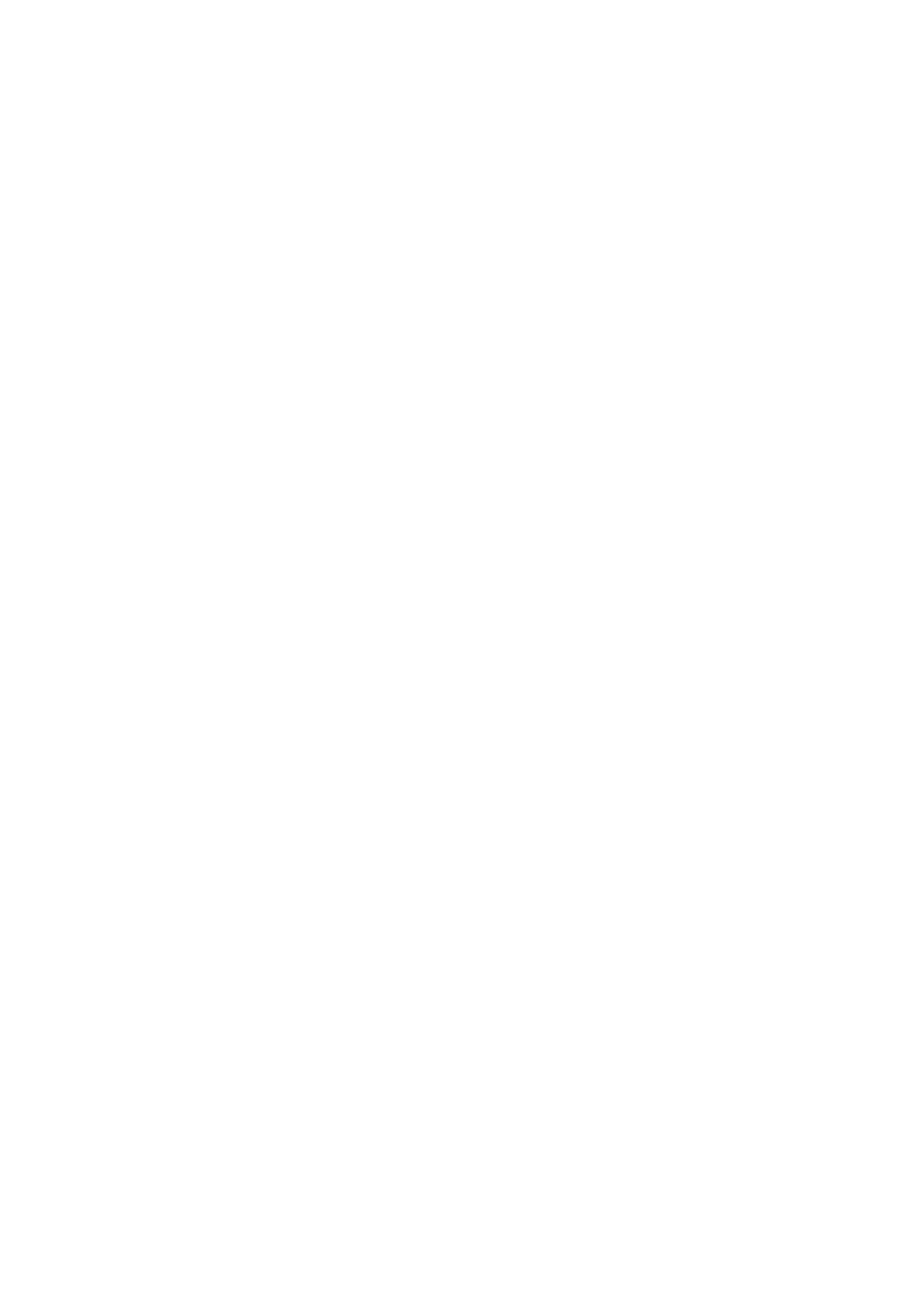

#### **1 Apologies**

Resolution number NGA/2022/1

MOVED by Deputy D Simpson, seconded by Member W Maihi:

**That the Ngāti Whātua Ōrākei Reserves Board:**

**a) accept the apology from Alec Hawke for absence.**

**CARRIED**

## **2 Declaration of Interest**

There were no declarations of interest.

#### **3 Confirmation of Minutes**

Resolution number NGA/2022/2

MOVED by Cr L Cooper, seconded by Member W Maihi:

#### **That the Ngāti Whātua Ōrākei Reserves Board:**

**b) confirm the ordinary minutes of its meeting, held on Monday, 29 November 2021, as a true and correct record.**

**CARRIED**

## **4 Extraordinary Business**

There was no extraordinary business.

## **5 Minutes of the Ngāti Whātua Ōrākei Reserves Board meeting, Monday 29 November 2021**

The minutes were confirmed at Item 3: Confirmation of Minutes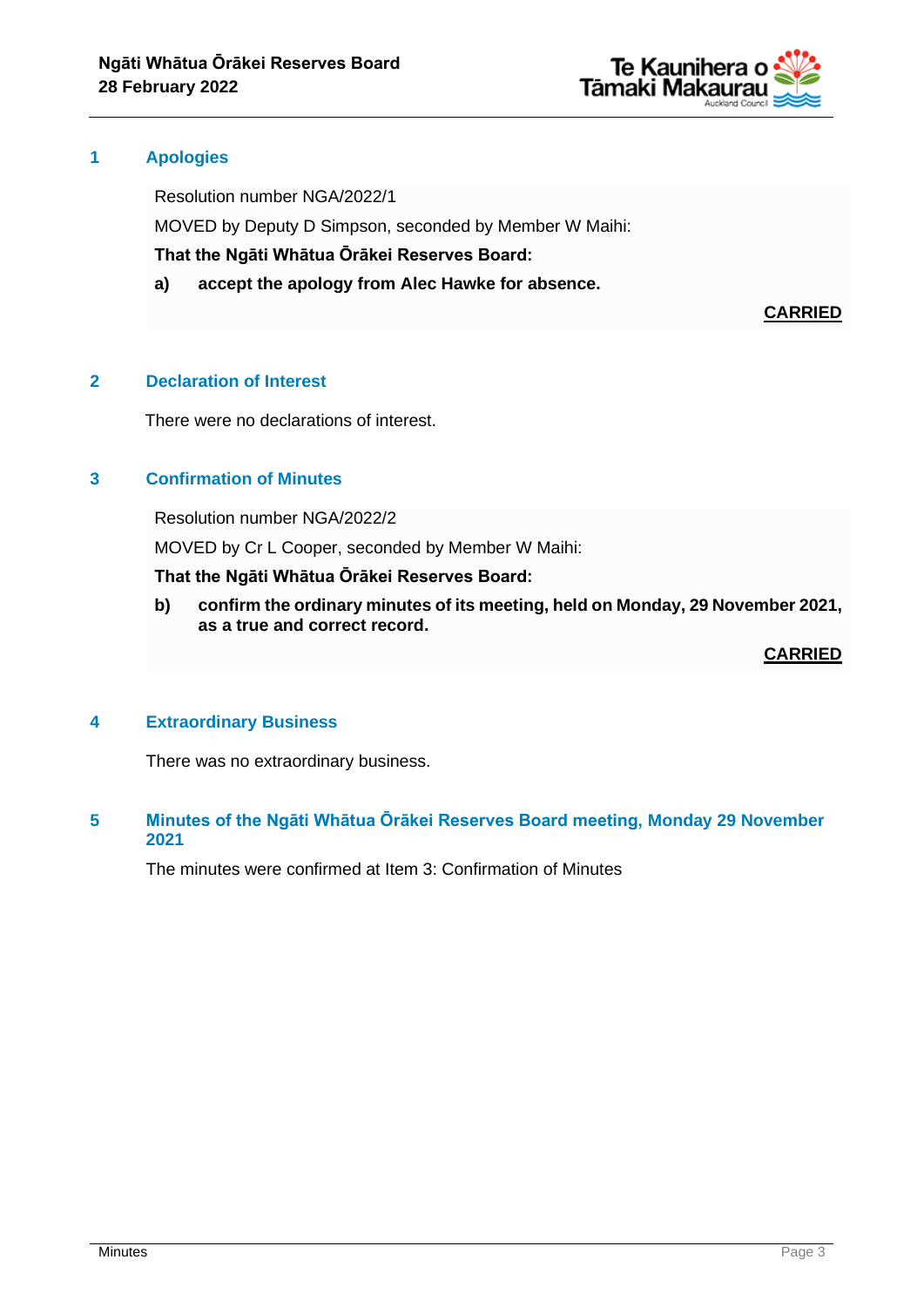

#### **6 Operations Report**

Resolution number NGA/2022/3

MOVED by Deputy D Simpson, seconded by Member W Maihi:

**That the Ngāti Whātua Ōrākei Reserves Board:**

**a) note the operational updates as detailed in this report.**

**CARRIED**

# **7 Projects Report**

Resolution number NGA/2022/4

MOVED by Cr L Cooper, seconded by Member W Maihi:

**That the Ngāti Whātua Ōrākei Reserves Board:**

- **a) note the project update reports**
	- **i) Combined Reserve Management Plan**
	- **ii) Urupā**
	- **iii) Pourewa Pathways**
	- **iv) Pourewa Māra Kai**

## **CARRIED**

## **8 Financial Update as at 31 January 2022**

Note: changes to the original motion, adding new clauses b) and c), were made with the agreement of the meeting.

Resolution number NGA/2022/5

MOVED by Member W Maihi, seconded by Member S Milne:

#### **That the Ngāti Whātua Ōrākei Reserves Board:**

- **a) receive the financial report as at 31 January 2022.**
- **b) confirm the 2021/2022 annual budget, as provided in the Auckland Council's Long Term Plan and reflected in the Ngāti Whātua Ōrākei Reserves Board 10 year budget is sufficient for the 2021/2022 proposed reserves board work programme.**
- **c) confirm the 2022/2023 annual budget, as provided in the Auckland Council's Long Term Plan and reflected in the Ngāti Whātua Ōrākei Reserves Board 10 year budget is sufficient for the 2022/2023 proposed reserves board work programme.**

**CARRIED**